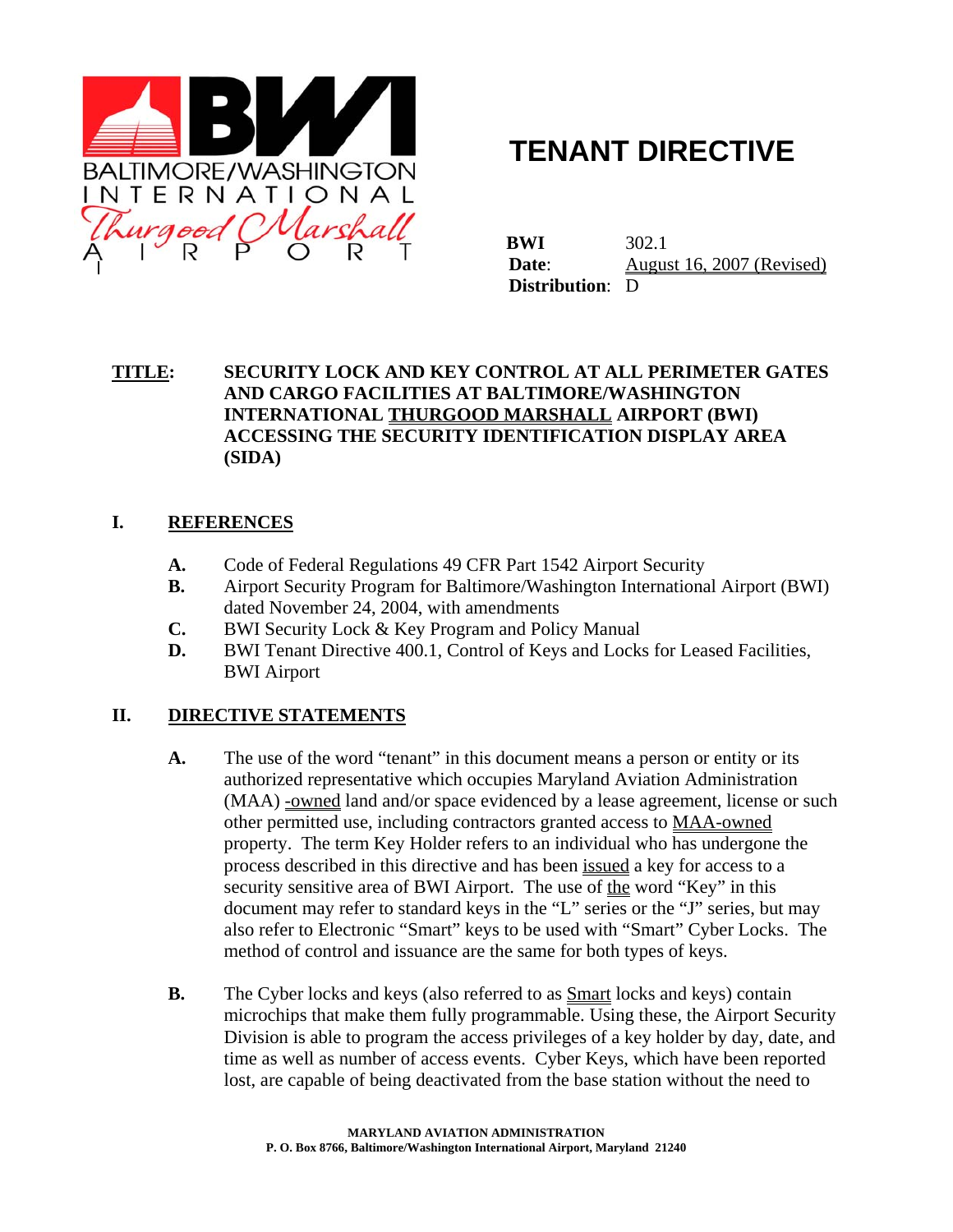call in the keys of all other users of that gate or portal. The Cyber lock and keys are utilized at many remote perimeter gates leading into the BWI Airport's Air Operations Area (AOA).

- **C.** The BWI Airport Security Coordinator and/or designee controls all security lock and key access through portals granting Air Operations Area/Security Identification Display Area (AOA/SIDA) access. The portals include the perimeter gates and Air Cargo facilities.
- **D.** In accordance with the BWI Airport Security Program (ASP), tenants occupying those facilities forming the perimeter of the AOA/SIDA, including those found at the BWI Air Cargo Aprons, Elm Road, and Cargo Buildings B, C, D, E, and G, are required to comply with the BWI Security Lock and Key Program.
- **E.** Proprietary lock and key systems, while not under the direct control of the Airport Security Coordinator and/or designee, must be requested in writing and preapproved by the MAA prior to installation. These systems are governed by the same rules and regulations as stated in this Directive.
- **F.** In accordance with MAA and Transportation Security Administration (TSA) regulations, non-compliance with the BWI Airport Security Lock and Key Program will be considered a violation of the ASP and MAA lease and/or concession contract (General Provisions) between the MAA and tenant. Such non-compliance could result in Baltimore/Washington International Thurgood Marshall Airport Identification Badge (BWI ID badge) suspensions or revocations, or termination of the lease/sub-lease agreement. Further, if tenant non-compliance results in TSA fine or penalty, the tenant shall be responsible for paying the fine.

#### **III. DEFINITIONS:**

- **A. Airport Security Coordinator (ASC):** The **Airport's** primary contact for security-related activities and communications with the TSA as mandated by 49 CFR Part 1542.
- **B. Badge Holder:** An individual who has been granted unescorted access to the BWI Airport SIDA or the BWI Airport Sterile Area and who has been issued the appropriate BWI SIDA or BWI Sterile Area Identification (ID) badge.
- **C. Maryland Aviation Administration:** An Agency within the Maryland Department of Transportation (MDOT) responsible for the ownership and administration of Baltimore/Washington International Thurgood Marshall Airport (BWI).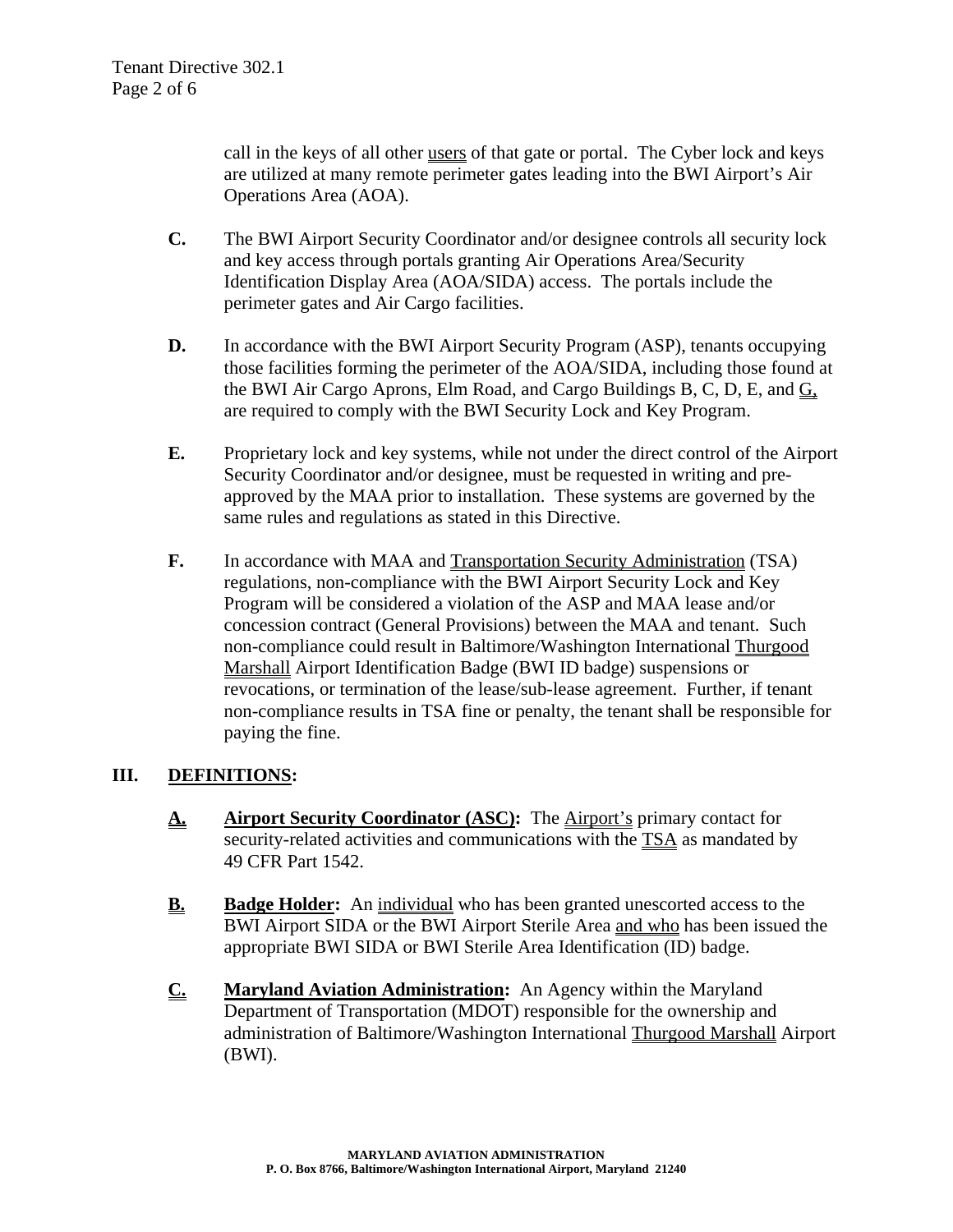- **D. Secure Area:** An area where the access control system meets the requirements specified in TSR 1542.201. This area is also referred to as SIDA-Secured. It is made up of the aircraft ramps and gate areas around the main terminal building where passenger-carrying aircraft are loaded and unloaded.
- **E. Security Identification Display Area (SIDA):** Any area identified in the ASP requiring each person to continuously display an airport-approved identification badge, unless the person is under airport-approved escort. The proper way to display a badge is face out, above the waist, but below the neck and on the outermost garment. At BWI, the SIDA is considered to be everything within the airport's security fence-line.
- **F. TSA:** Transportation Security Administration. An agency of the United States Federal Government (Executive Branch) responsible for Civil Aviation Security through the enforcement of regulations (under Title 49) designed to safeguard Civil Aviation Operations against acts of violence or acts of unlawful interference. TSA is responsible for the safety and security of passengers, flight crews, ground operations personnel and the general public.
- **G. Unescorted Access:** Authorized to be in the SIDA, or Sterile Area for business purposes. An individual must possess and properly display a BWI SIDA Access Badge or approved air carrier identification in order to have unescorted SIDA or Sterile Area access privileges. Unescorted access requires that the individual display the appropriate BWI issued ID badge for that area. Proper display involves wearing the ID badge above the waist, and below the neck on the outermost garment.
- **H. 49 CFR Part 1542:** Section within Title 49 Code of Federal Regulations specifically dealing with Airport Security.

# **IV. PROCEDURES**

#### **A. SECURITY KEY CONTROL AUTHORITY**

Every tenant shall designate an employee who will be its Security Key Control Authority. This person shall be designated, in writing, on company letterhead and shall include signature(s) of the tenant manager and persons(s) authorized to request BWI security keys for their company. The letters of designation will be kept on file in the Airport Security Division. Individuals designated as Security Key Control Authority must have a valid BWI SIDA ID badge. These individuals will be provided a copy of the BWI Security Lock and Key Program Policy and Procedure Manual.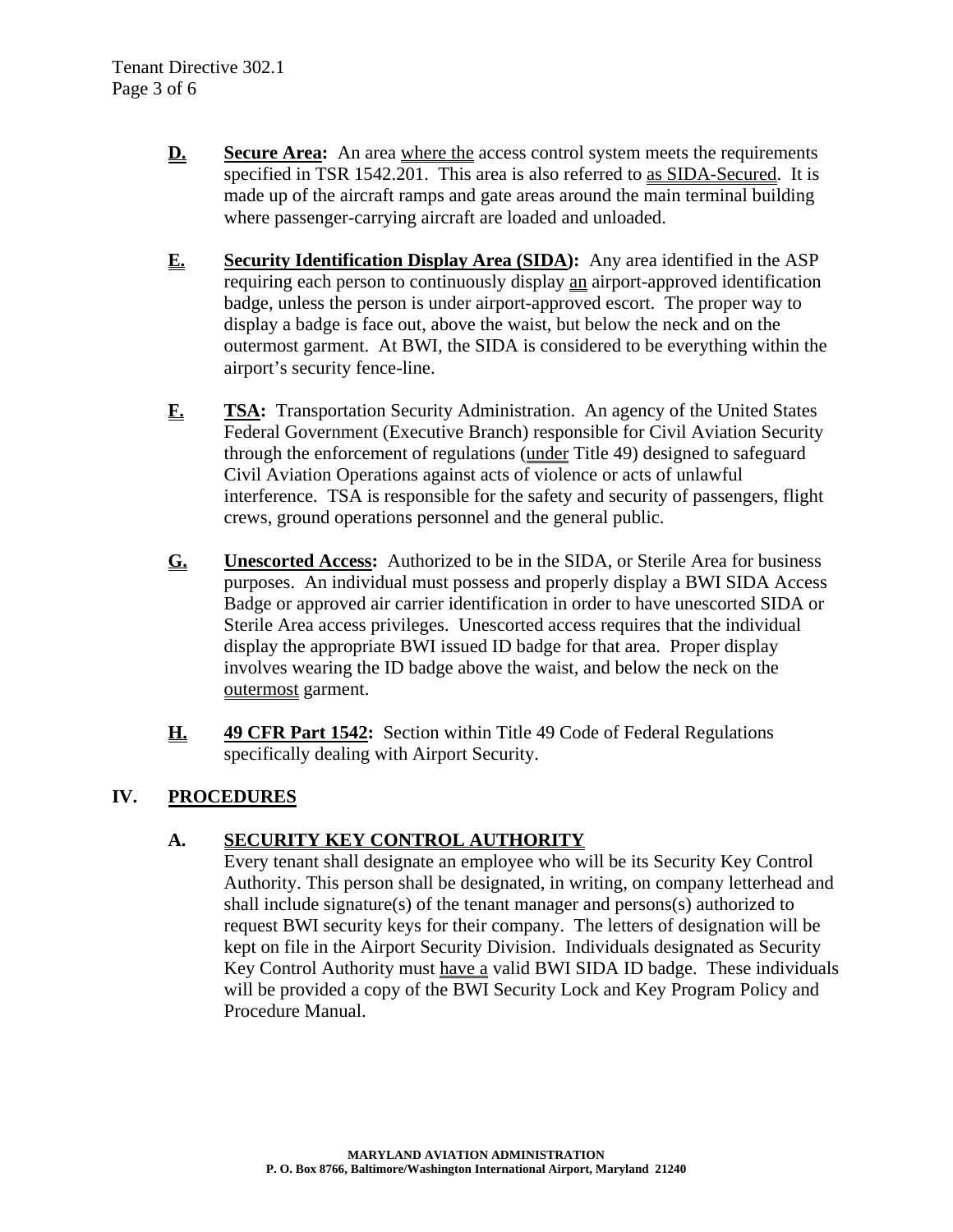## **B. LOST AND ADDITIONAL KEYS**

Those tenants and sub-tenants occupying facilities where access is controlled by BWI-issued or -installed security locks and/or key(s) must notify the Airport Security Coordinator and/or designee in accordance with the provisions of Paragraph IV, Sections I. and J. of this Directive to report lost keys or obtain additional keys. Outside regular business hours, including weekends and holidays, contact the BWI Airport Operations Center.

# **C. KEY DEPOSITS**

J-Series keys (perimeter gate keys) require a \$500.00 refundable deposit to the MAA and must be made by certified check or money order prior to issuance. The key deposit for Cyber Keys is the same as for standard J-Series keys. No deposit is necessary for L-Series keys (Cargo facility keys). Refunds of deposits will only be granted, provided the original receipt is presented when the key(s) are returned. All State and Federal government agencies are exempt from paying this deposit.

# **D. RETURN OF KEYS**

BWI security keys are issued by the Airport Security Division during regular business hours, and are to be returned when no longer needed. For those unable to return keys during normal business hours, keys shall be turned in within 24 hours to the BWI Airport Operations Center.

## **E. EXCHANGE OF KEYS**

BWI security keys may be exchanged on a one-for-one basis when written justification is provided with the appropriate endorsement of the responsible Security Key Control Authority.

#### **F**. **CUSTODIAL RESPONSIBILITY DECLARATION**

Individuals receiving BWI security key(s) will be required to sign a Custodial Responsibility Declaration form acknowledging the responsibilities incumbent upon them for receipt, use, and return of key(s).

#### **G. ANNUAL RENEWAL AND PENALTIES**

Individuals issued BWI security key(s) will be required to present those key(s) to the Airport Security Coordinator and/or designee during the annual renewal of their BWI SIDA ID badge. Failure to present all issued security keys may result in the termination of all security access privileges for that individual and denied renewal of their BWI SIDA ID badge.

# **H. TENANT RESPONSIBILITY FOR KEY CONTROL**

Tenants shall collect security key(s) and all Airport-issued access media, including Airport-issued security keys, prior to the termination, transfer, or retirement of any employee. Tenants shall turn in these key(s) to the Airport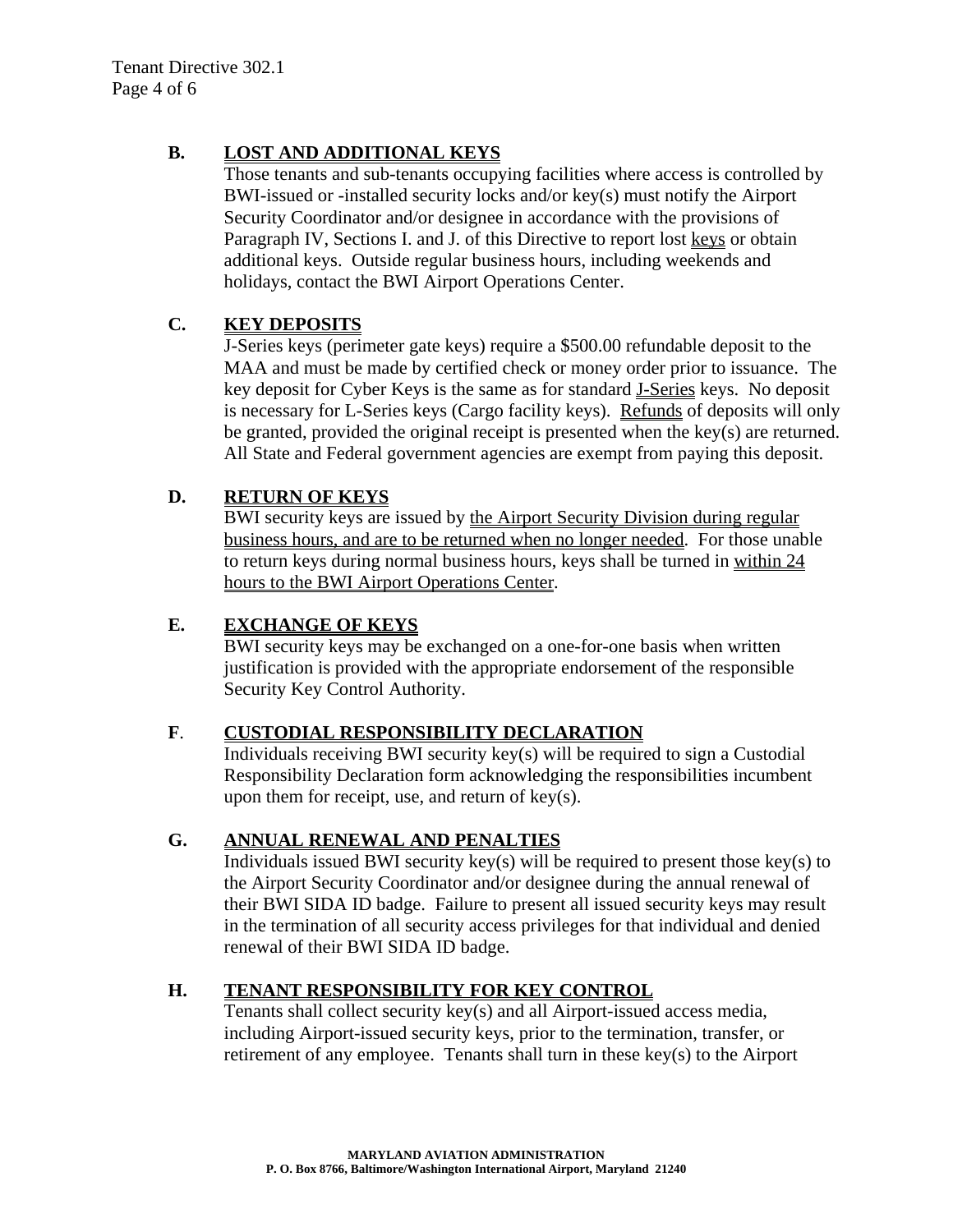Security Division. If the key(s) are not collected, the locks shall be immediately changed by the MAA.The cost of making this change shall be charged to the tenant. During regular business hours, the tenants shall notify the Airport Security Division within one hour of all terminations/suspensions of potentially hostile employees. All other changes, including normal terminations, retirement, transfer, or change in duty no longer requiring AOA/SIDA access, must be reported to the Airport Security Division within eight hours. Outside regular business hours, including weekends and holidays, the BWI Airport Operations Center shall be notified immediately. All notifications shall be followed by written correspondence within 72 hours detailing what action was taken.

#### **I. CIPHER LOCKS**

Cipher-lock combinations will be changed by the MAA for MAA-controlled doors, when notified of the termination, suspension, retirement or reassignment of any person having knowledge of the combination, or when compromised, and at such other times as deemed appropriate by the MAA. The MAA will change cipher-lock combinations at least every six months.

## **J. COMPROMISE OF LOCKS, KEYS, AND COMBINATIONS**

When the results of inventories, inspections, or notifications by an employee reveal there are possible compromises of combinations, lost keys, or keys unaccounted for, the tenant shall immediately report the compromise to the Airport Security Coordinator and/or designee. Outside regular business hours, including weekends and holidays, the BWI Airport Operations Center shall be notified immediately. This notification shall include a list of the areas to which the combination(s) and/or key(s) provide access.

#### **K. PROPRIETARY SECURITY LOCK AND KEY SYSTEMS**

Any tenant requiring the use of proprietary security lock and key system shall notify the MAA and receive approval before installation. Once approval is received, the tenant must follow the guidelines for Proprietary Lock and Key Programs as detailed in the BWI Airport Lock and Key Program and Policy Manual. This manual can be obtained from the Airport Security Coordinator or designee. The designated tenant employee with Security Key Control Authority shall submit a written Lock and Key Program to the Airport Security Coordinator and/or designee for approval prior to implementation. The program shall include the audit process contained in the Security Lock and Key Program and Policy Manual. Those tenants operating proprietary systems shall adhere to all guidelines in this Tenant Directive.

#### **L. HARDWARE CHANGES OR UPGRADES**

The Airport Security Coordinator and/or designee shall be notified in writing prior to the installation of any airport security-related lock and key hardware changes and/or upgrades located on BWI Airport property.